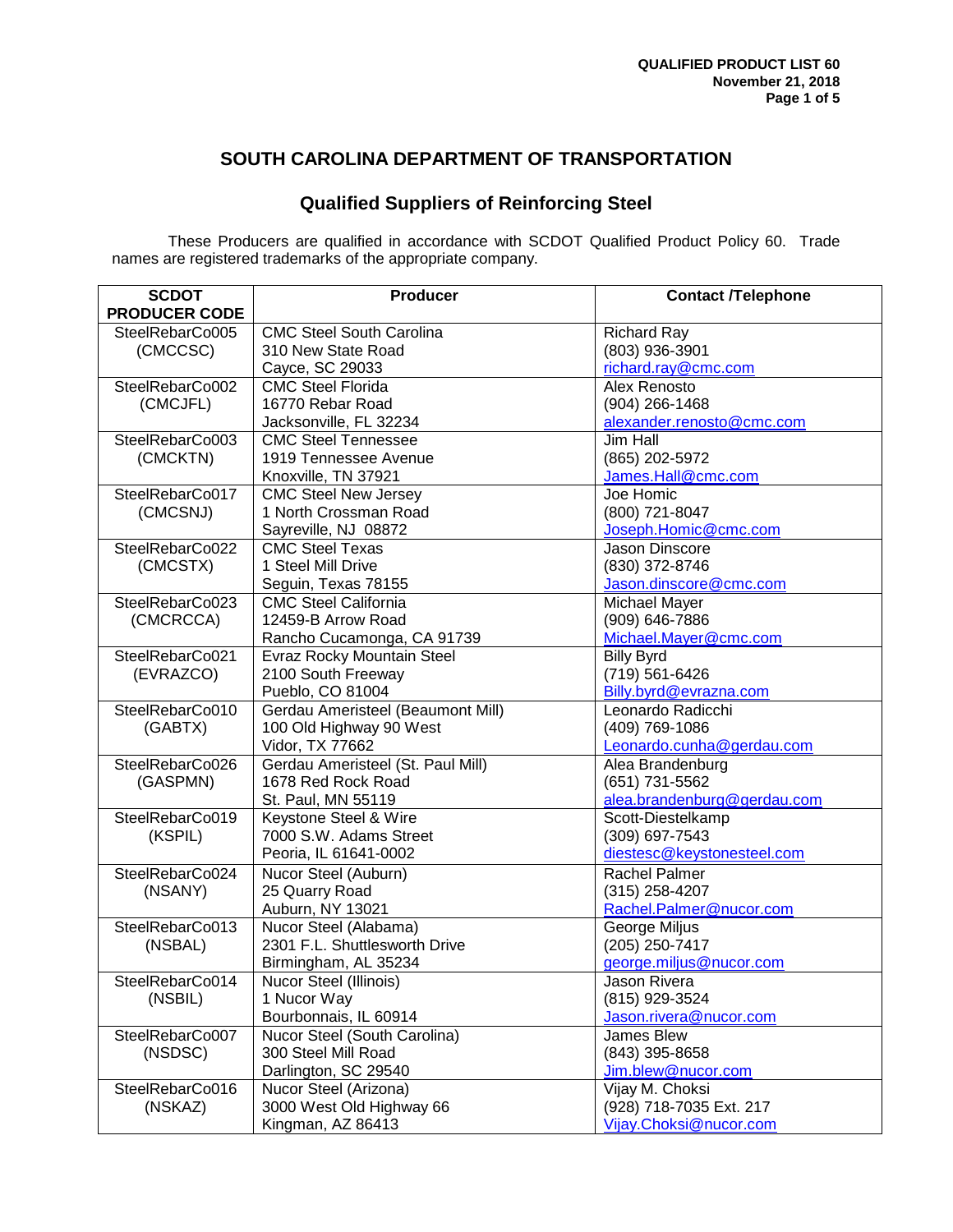| SteelRebarCo025 | Nucor Steel (Ohio)               | <b>Justin Spitzer</b>            |
|-----------------|----------------------------------|----------------------------------|
| (NSMOH)         | 912 Cheney Avenue                | (704) 383-9651                   |
|                 | Marion, OH 43302                 | Justin.spitzer@nucor.com         |
| SteelRebarCo027 | Nucor Steel (Utah)               | Brenda Porath                    |
| (NSPUT)         | 7285 W 2100 N West Cemetery Road | (435) 458-9208                   |
|                 | Plymouth, UT 84330               | brenda.porath@nucor.com          |
| SteelRebarCo008 | Nucor Steel (Washington)         | Erik Nissen                      |
| (NSSWA)         | 2424 SW Andover Street           | (206) 724-4727                   |
|                 | Seattle, Washington 98106        | Erik.Nissen@Nucor.com            |
| SteelRebarCo012 | Nucor Steel (Connecticut)        | John Brasell                     |
| (NSWCT)         | 35 Toelles Road.                 | (203) 949-6848                   |
|                 | Wallingford, CT 06492            | John.brasell@nucor.com           |
| SteelRebarCo028 | Steel Dynamics Inc.              | <b>Brandon Dugan</b>             |
| (SDIPIN)        | 8000 N County Road 225 E         | (317) 892-7166                   |
|                 | Pittsboro, IN 46167              | Brandon.Dugan2@steeldynamics.com |

SCDOT contact person for this Qualified Product List:

Caleb Gunter, PE Structural Steel Engineer SCDOT Office of Materials and Research 1406 Shop Road Columbia, SC 29201 Telephone: (803) 737-6694 Fax: (803) 737-6649 E-mail: <u>guntercb@scdot.org</u>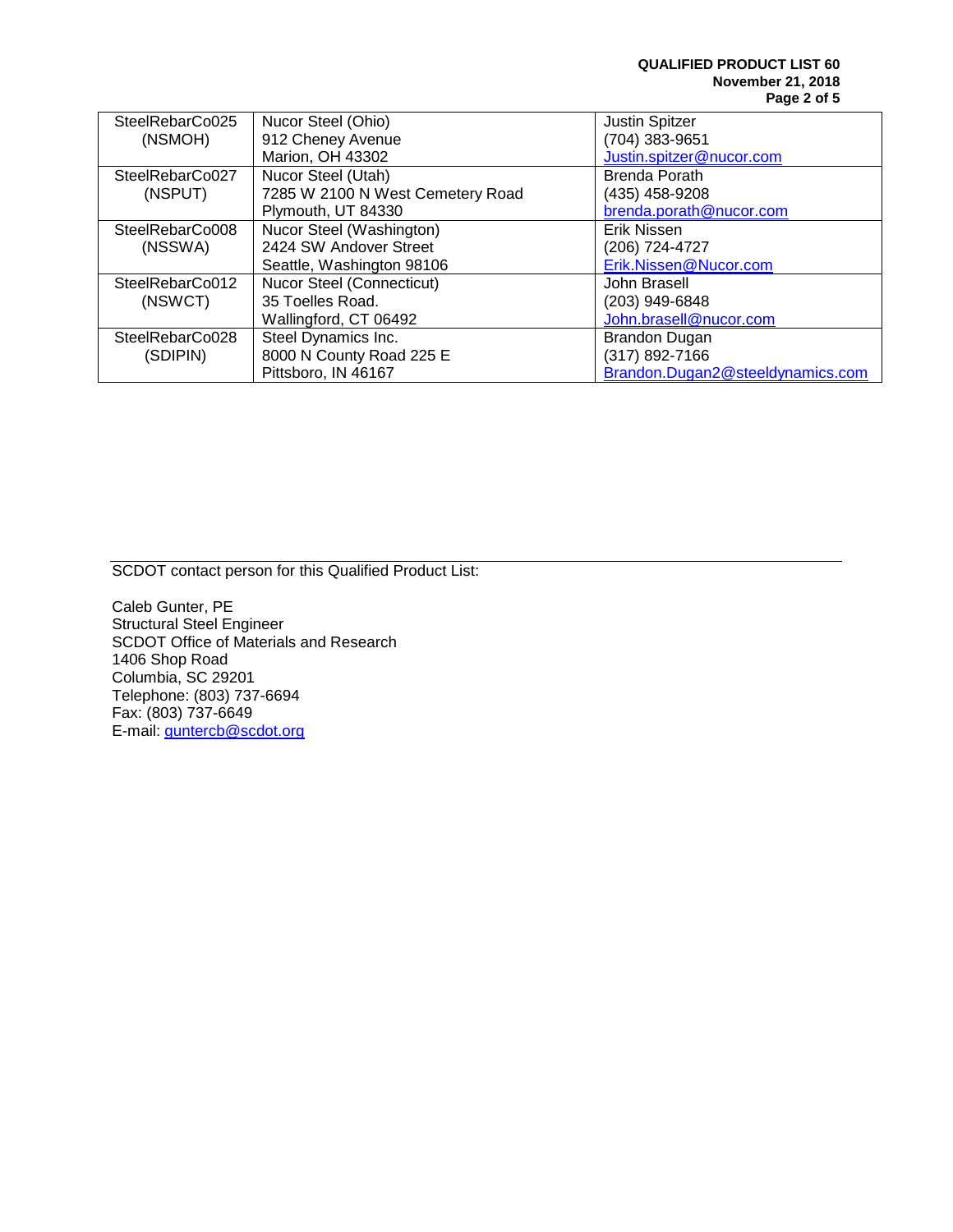

## **Current Acceptable Rebar Mill Markings**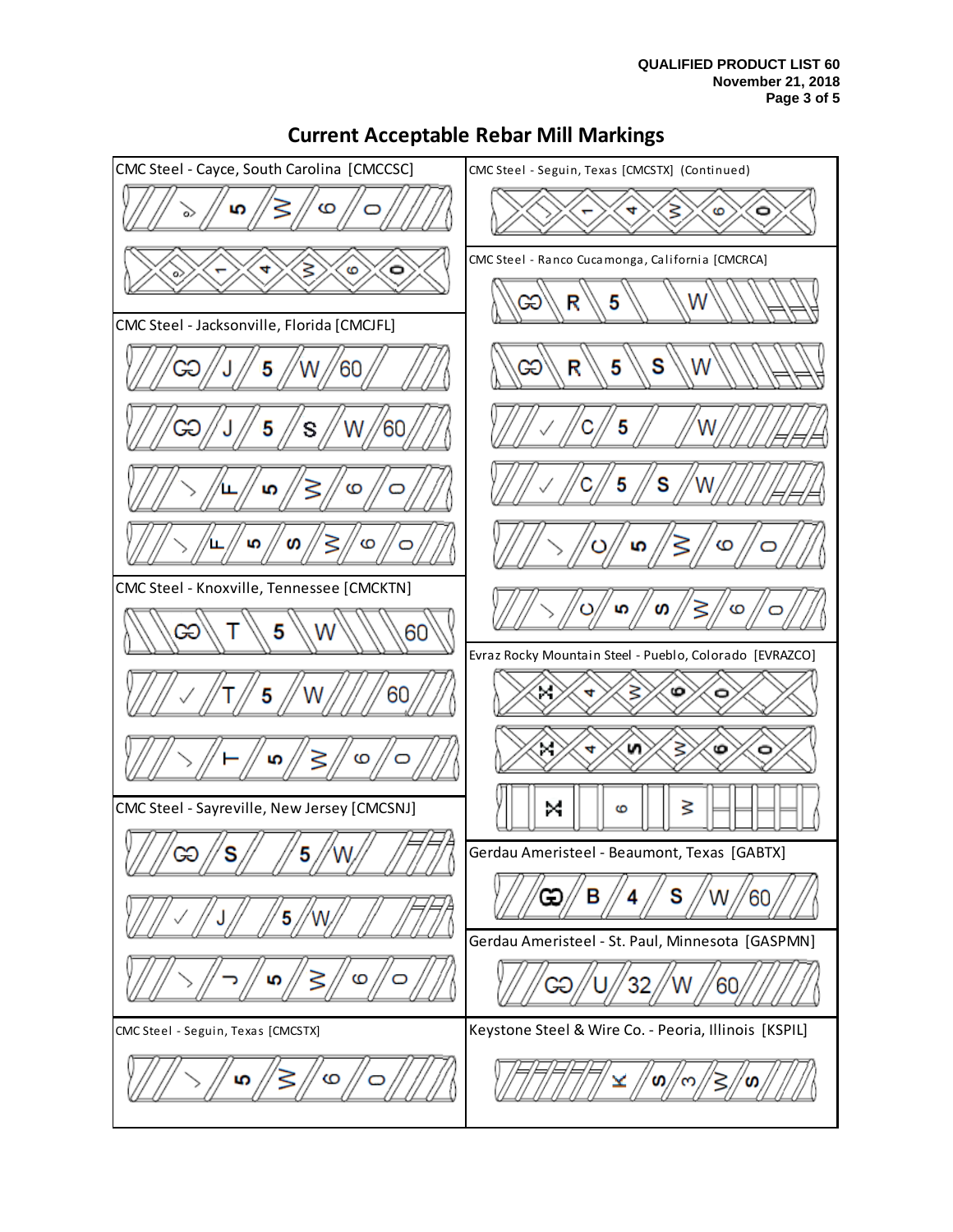#### **QUALIFIED PRODUCT LIST 60 November 21, 2018 Page 4 of 5**